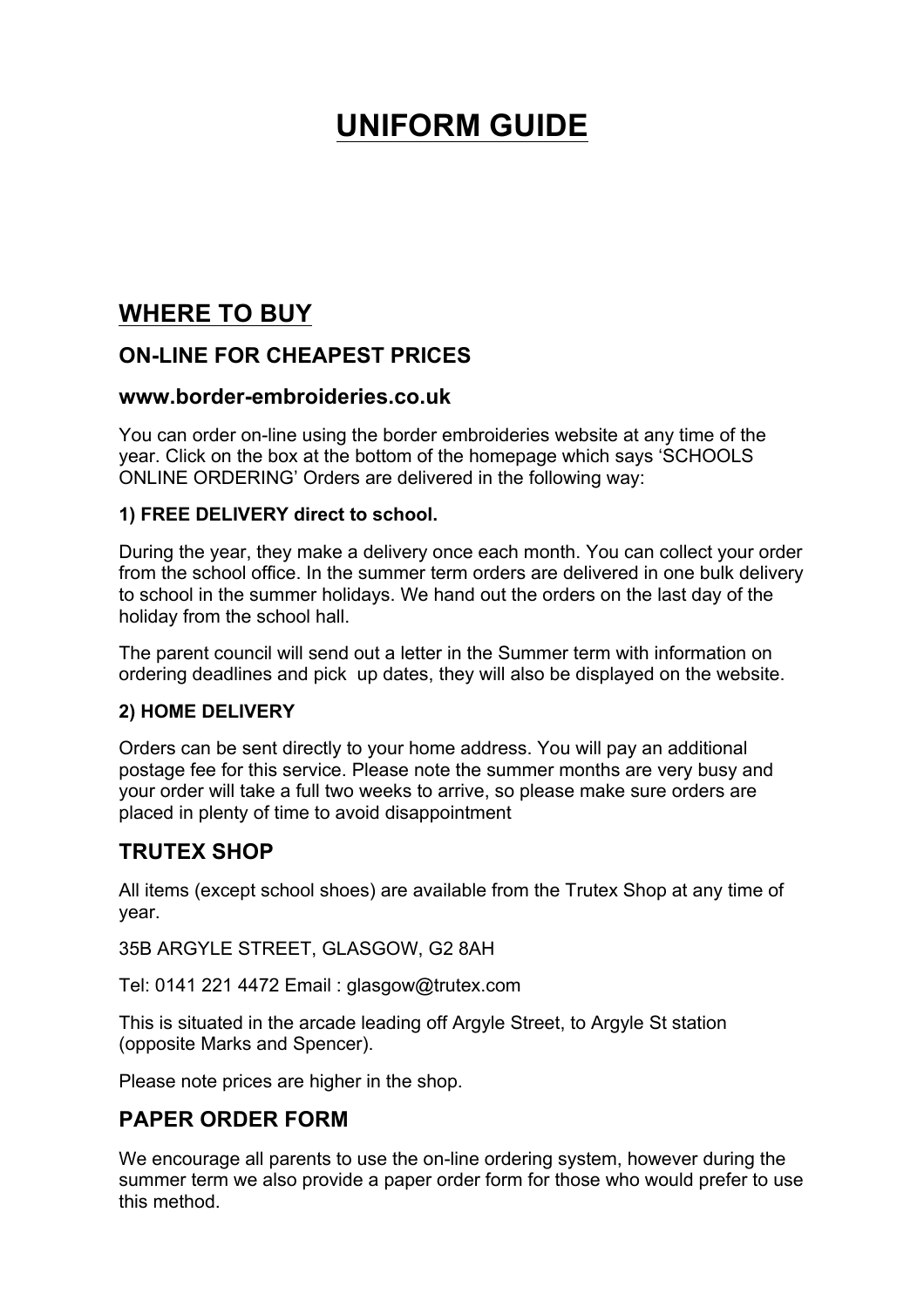Forms can be collected from the school office during June, and have to be completed and handed in with cheque or EXACT cash payment to the school office by the last day of term.

# **NAMES!**

## **PLEASE REMEMBER TO PUT YOUR CHILD'S NAME IN ALL ITEMS OF CLOTHING / SHOES !!**

PLEASE ALSO REMEMBER TO CHECK THE LOST PROPERTY CART REGULARLY FOR MISSING ITEMS.

Staff members do not have time to check and return individual items to children, even when they have names in them – it is up to you and your child to check the lost property.

# **UNIFORM DONATIONS**

**If you have uniform items you no longer need please donate them to us to sell in our second hand shop.** All donations should be clean and all names should be crossed out or removed.

Please hand donations into the school office. During the summer term we send out a reminder about this and ask that donations are handed during a specific week towards the end of the term.

### **We welcome:**

- **school sweatshirts and cardigans with the school badge.**
- **Grey school trousers/ skirts / pinafores in good condition.**
- **White polo shirts with school badge – we will also accept white shortsleeved polo shirts without the school badge if they are in good condition.**
- **Black PE shorts or jogging bottoms.**
- **White t-shirts.**
- **School Fleece jackets, reversible jackets, waterproof sets, hats, school bags and homework bags.**

**Items we DON'T WANT:**

- **NO generic green cardigans / jumpers / sweatshirts. ONLY ones with the badge please.**
- **NO black trousers / skirts please, only the correct uniform colours grey.**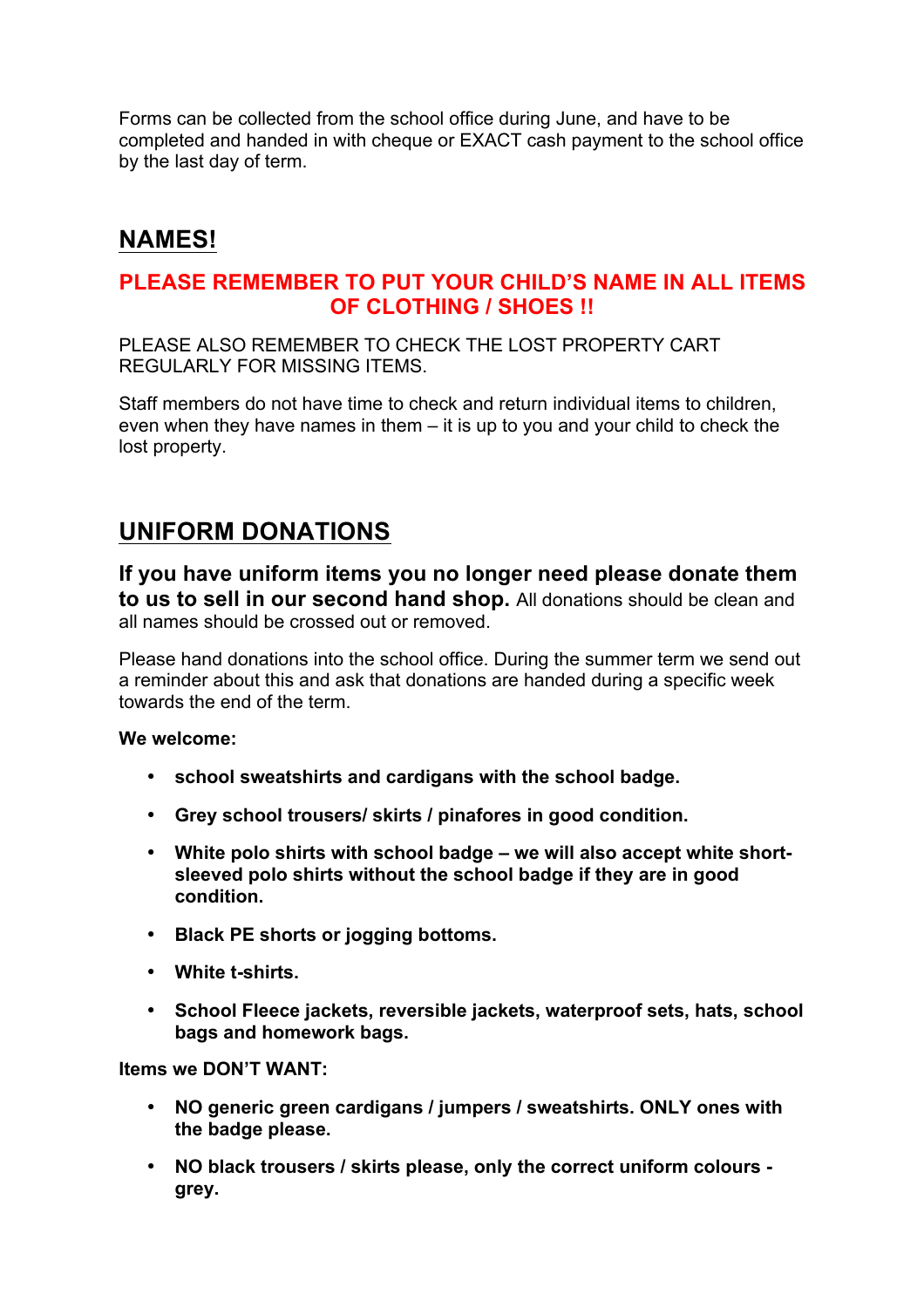- **NO long-sleeved school shirts or collared shirts (the type you wear with a tie) or shirts that are ripped or badly stained.**
- **NO generic coats, bags, hats, gloves etc These can be donated to your local charity shop. We only require school uniform items.**

We suggest if you have badly stained or ripped uniform that you donate it to your charity shop as rags – most charity shops will accept items for textile recycling if they can't re-sell them to be worn.

# **SECOND HAND UNIFORM SALES**

Our second hand stalls are run by Parent Council volunteers. We ask parents to help themselves to items they can use and in return make a small donation to school funds.

**We always run a sale in the last week of the summer term, all second hand uniform is out on display in the courtyard playground in the mornings and afternoons of the last couple of days. Dates and details are circulated during the summer term by letter, poster and website.**

All the money raised will go the school and used to enhance the children's' learning experience.

During the last few days of term in June we have a uniform amnesty, so that those pupils who wish to donate their current school uniform to the second hand stall can hand it in and wear suitable alternative clothing on these days.

We are trying to find a regular time to set up our second hand stalls – so look out for us at parents' evenings and other events.

If you are keen to buy second hand uniform during the year, please contact the parent council for information.

# **UNIFORM GUIDELINES**

### **ESSENTIAL**

- White polo shirt featuring the school badge.
- Grey trousers, shorts, skirt or pinafore.
- Green sweatshirt jumper or cardigan with school badge.
- Grey or bottle green tights.
- Grey or white socks.
- Black school shoes.